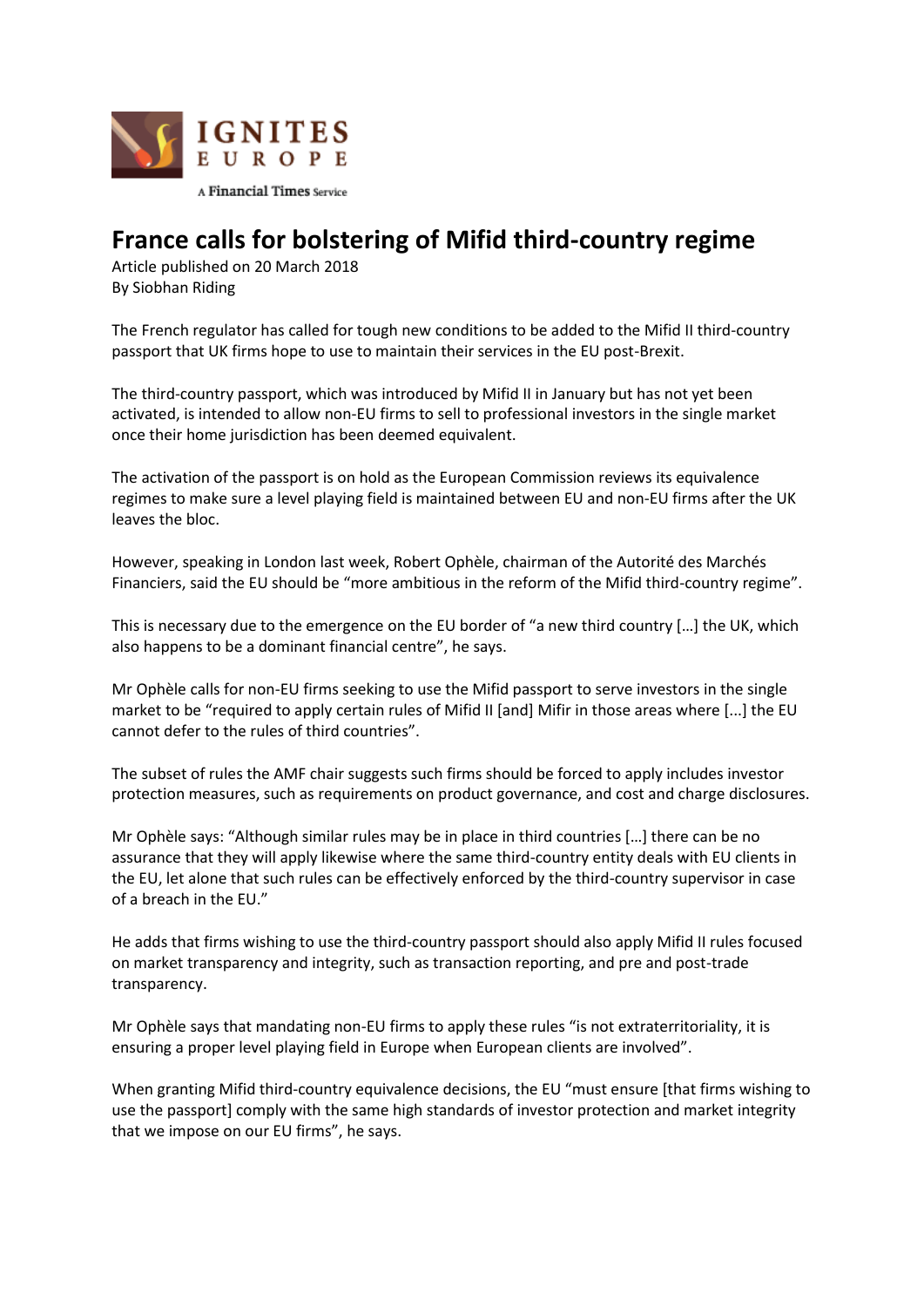Mr Ophèle also argues for the EU to go a step further than this by directly supervising the application of these rules by third-country firms operating in the EU under the Mifid II passport.

He says: "If we impose a subset of our own rules to third-country firms authorised in their third country, where they operate in the EU, compliance with such rules should be ensured on an ongoing basis.

"This requires some form of supervision of these firms in the EU."

He suggests that the European Securities and Markets Authority could do this, adding that this enhanced role "should logically entail investigation and sanctioning powers".

According to Mr Ophèle, the forthcoming legislative review of Esma should empower the agency with "a true supervisory role" over third-country firms, in addition to its existing role in registering non-EU firms.

The AMF chair describes this enhanced third-country framework as "somewhere halfway between the plain equivalence that is currently provided in the text of Mifir and the full imposition of EU rules that characterises other EU financial legislations", such as the Alternative Investment Fund Managers Directive.

The overhaul proposed by the AMF represents a potential stumbling block for UK firms wishing to use the passport to sell their services to EU professional investors post-Brexit.

Many UK managers are currently registered under Mifid, notably in order to sell segregated account mandates to EU institutional investors, as well as certain wealth management activities.

According to a letter from the UK regulator to the UK Treasury Committee, 2,250 firms in the UK were using an outbound Mifid licence as at July 2016.

Many in the UK had hoped that firms would be able to continue servicing EU investors after Brexit, since it was assumed that the UK would be deemed equivalent under the newly introduced Mifid third-country regime.

The Investment Association has previously urged the UK government to seek immediate access to the Mifid third-country passport as an interim measure between the UK leaving the EU and the introduction of a future trade deal with the bloc.

Attilio Veneziano, founder of London-based law firm Veneziano & Partners, says the AMF's suggestions to overhaul the Mifid II third-country regime would make it more difficult for non-EU firms to operate in the bloc on the basis of equivalence.

As a result the approach could be seen as protectionist, says Mr Veneziano.

He adds that the proposed regime "frustrates the whole point of the equivalence, where it is the sameness of the regulatory principles of the non-EU and EU country – and sameness of the regulatory outcome – that matters", rather than identical rules.

But Thomas Donegan, a partner at Shearman & Sterling, says the AMF's suggestion was to be expected, given that several Esma equivalence studies for central counterparty clearing houses are predicated on third-country firms complying with EU rules.